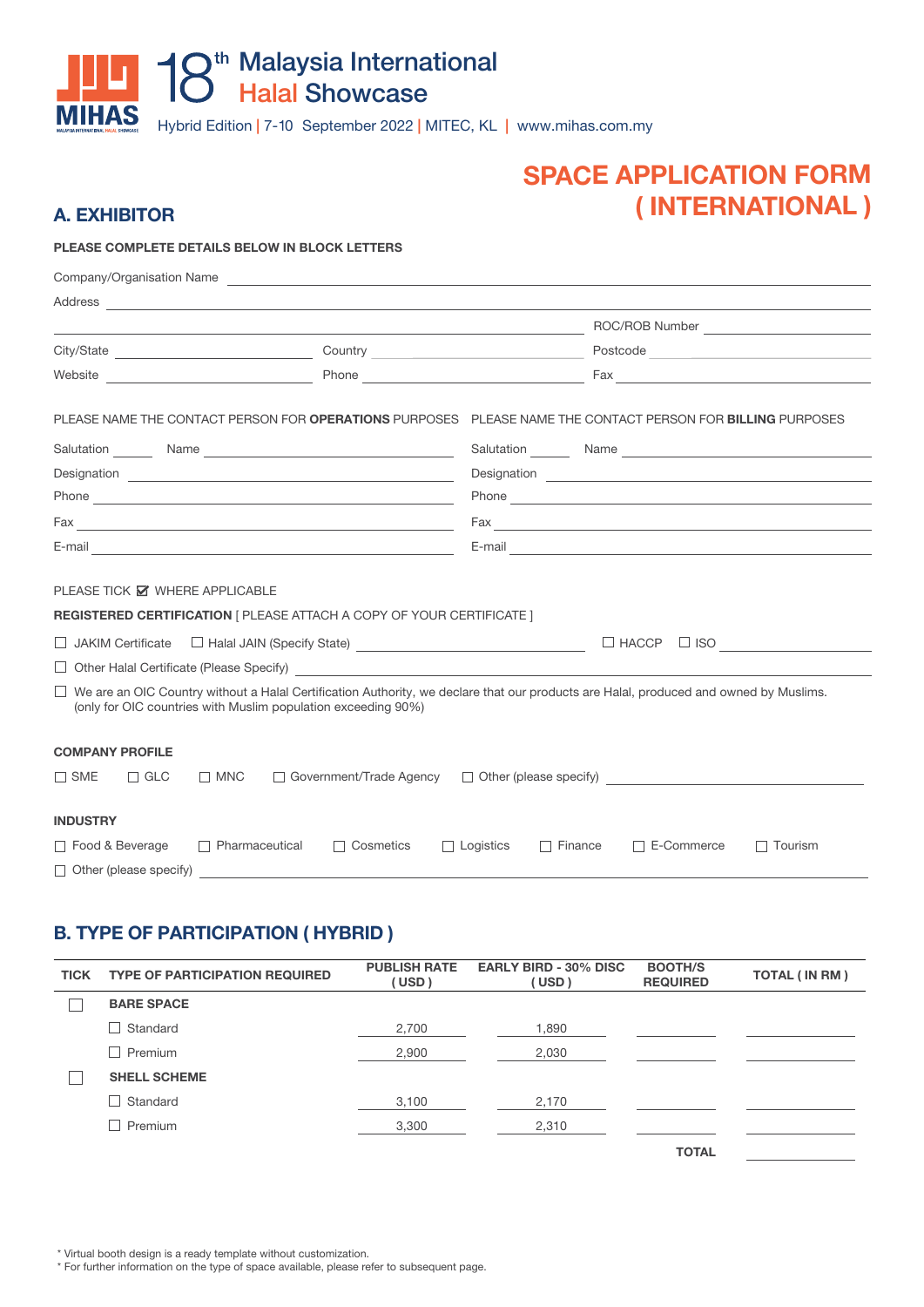### **TYPE OF SPACE**



## **C. PAYMENT DETAILS**

Full payment to be made upon signing of participation contract.

Please despatch the original copy of this official contract form with the original copy of your proof of payment, i.e bank confirmation slip, and despatch it to QUBE INTERGRATED MALAYSIA SDN BHD at

| Company Name<br><b>Registration Number</b> | <b>QUBE INTEGRATED MALAYSIA SDN, BHD.</b><br>627777-A                            |
|--------------------------------------------|----------------------------------------------------------------------------------|
| <b>Address</b>                             | WISMA QUBE, NO. 32-3, JALAN NAUTIKA B U20/B, SEKSYEN U20,                        |
|                                            | TSB COMMERCIAL CENTRE, SUNGAI BULOH, 40160 SHAH ALAM, SELANGOR                   |
| Name of Bank                               | <b>MAYBANK ISLAMIC BERHAD</b>                                                    |
| Bank's address                             | 7 & 8, JALAN TANJUNG SD 13/1, BANDAR SRI DAMANDARA, 52200 KUALA LUMPUR, MALAYSIA |
| Account No.                                | 7143-9200-0607 (USD)                                                             |
| Branch ID / Bank Code                      | 14392 / 27                                                                       |
| Swift Code                                 | <b>MBBEMYKLXXX</b>                                                               |

We, the authorised representative from the above mentioned company/organisation hereby confirm our participation at MIHAS 2022. We have read and agreed on the terms and conditions printed overleaf of this contract form. We further understand that the confirmation of booth location of our choice is only valid upon full payment and subject to the availability of the reserved location once our 14 (fourteen) / 28 (twenty eight) day booking period expires and we agree to bear all incurred bank charges

We would like to reserve the following booth location:

In Association with

Signature and company seal

DATE (dd/mm/yy)

Level 3, East Wing, Menara Matrade, Jalan Sultan Haji Ahmad Shah, 50480 Kuala Lumpur, Malaysia

Hosted By **ATA** 



Organised By





Managed By